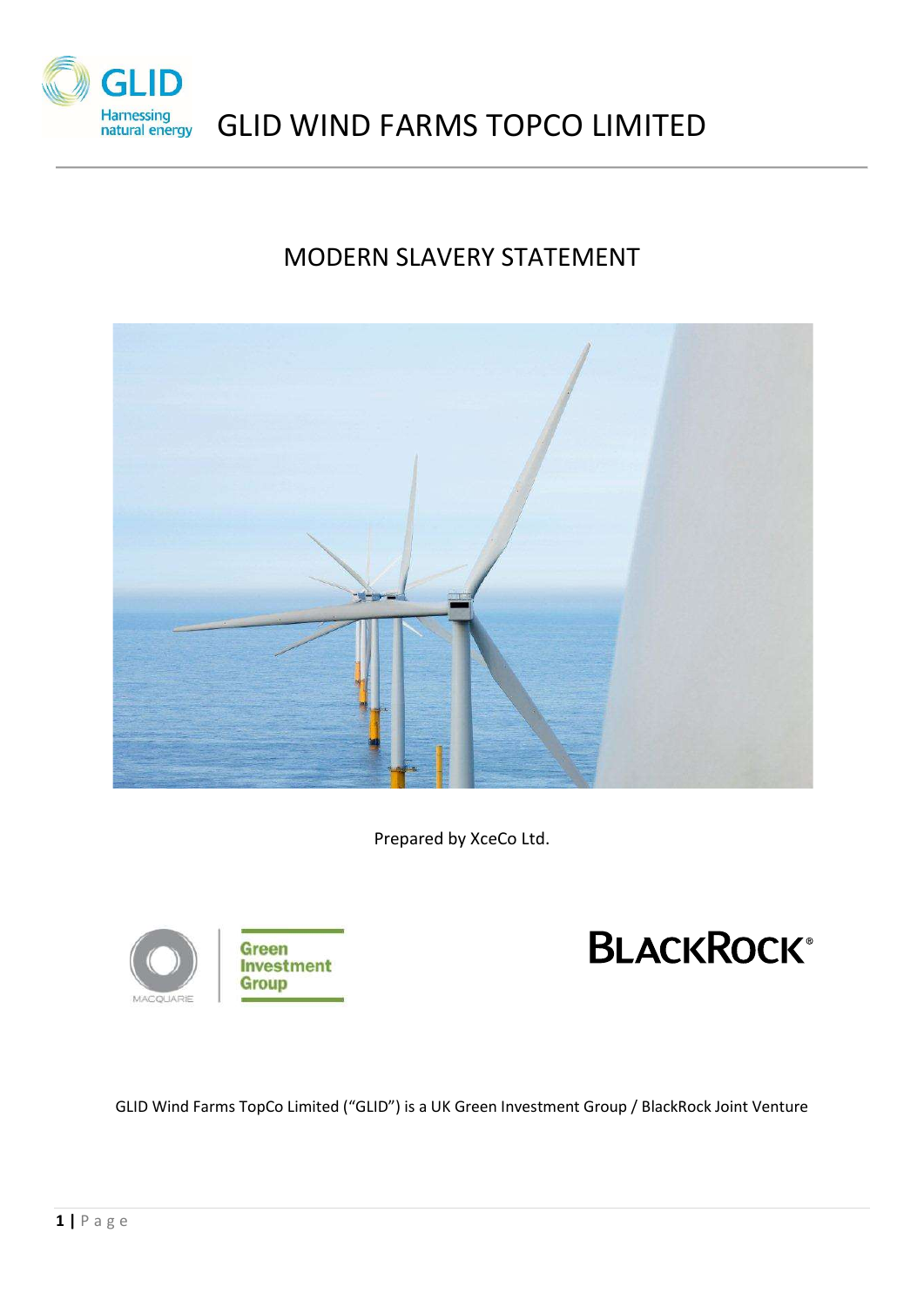## Modern Slavery Act 2015 and Transparency in Supply Chains Act 2010

This statement, relating to the financial year ending  $31<sup>st</sup>$  December 2021, is made pursuant to section 54(1) of the Modern Slavery Act 2015 (the 'Act') and outlines the steps we have taken as an organisation to assess our operations and supply chains and mitigate any risk of slavery and human trafficking. GLID WIND FARMS TOPCO LIMITED continue to be committed to conducting business ethically and responsibly and fully support the aims of the Act and associated standards. We are committed to tackling slavery and human trafficking wherever we can.

# Our Organisation

GLID Wind Farms TopCo Ltd (GLID) are the Owners of two adjacent offshore wind farms, Lynn and Inner Dowsing, located in the North Sea 5km off the Lincolnshire coast, east of Skegness. They are part of the UK Continental Shelf Round 1 developments, are in their twelfth year of operation and continue to generate renewable energy in line with forecast plans.

GLID was established in 2008 and initially comprised a joint venture of 50% Centrica and 50% EIG. Following announcement of the exit of Centrica from the offshore wind business, ownership of GLID transferred to a JV partnership of Green Investment Group (GIG) (61%) and BlackRock (39%) on 1st April 2017. In August 2017 GIG joined forces with Macquarie Group, with GLID owned by funds managed by Macquarie Asset Management (MAM); all three organisations have separate published modern slavery statements detailing their approach, policies and procedures to mitigate against slavery and human trafficking.

### Our Commitment

GLID fully supports the aims of the Act and is committed to operating free from forced labour, slavery and human trafficking. We have zero tolerance approach to forced labour, slavery and human trafficking in any form, in any part of our business or supply chain.

### Steps taken to prevent modern slavery from occurring in our business and supply chains include: -

- Both Macquarie and Blackrock have supplier policies and procedures in place regarding Code of Conduct and Ethics which details their expectations in relation to human rights, inclusion, diversity and environmental sustainability.
- Clauses included in tender documents which specify compliance requirements regarding forced or involuntary labour.
- Only engaging with reputable and credible suppliers and advisers.
- Implementation of whistleblowing programs that encourage reporting of any illegal, unethical or even appearance of improper behaviour.

GLID therefore believe that the risk of involvement in modern slavery and human trafficking is low.

### Our Approach

GLID has no direct employees, management of the wind farms is enacted through a board containing directors from the both the JV partners. There are a number of long-term contracts in place to provide various services to the site. Almost 100% of the service provision is covered by two contracts, SiemensGamesa and XceCo.